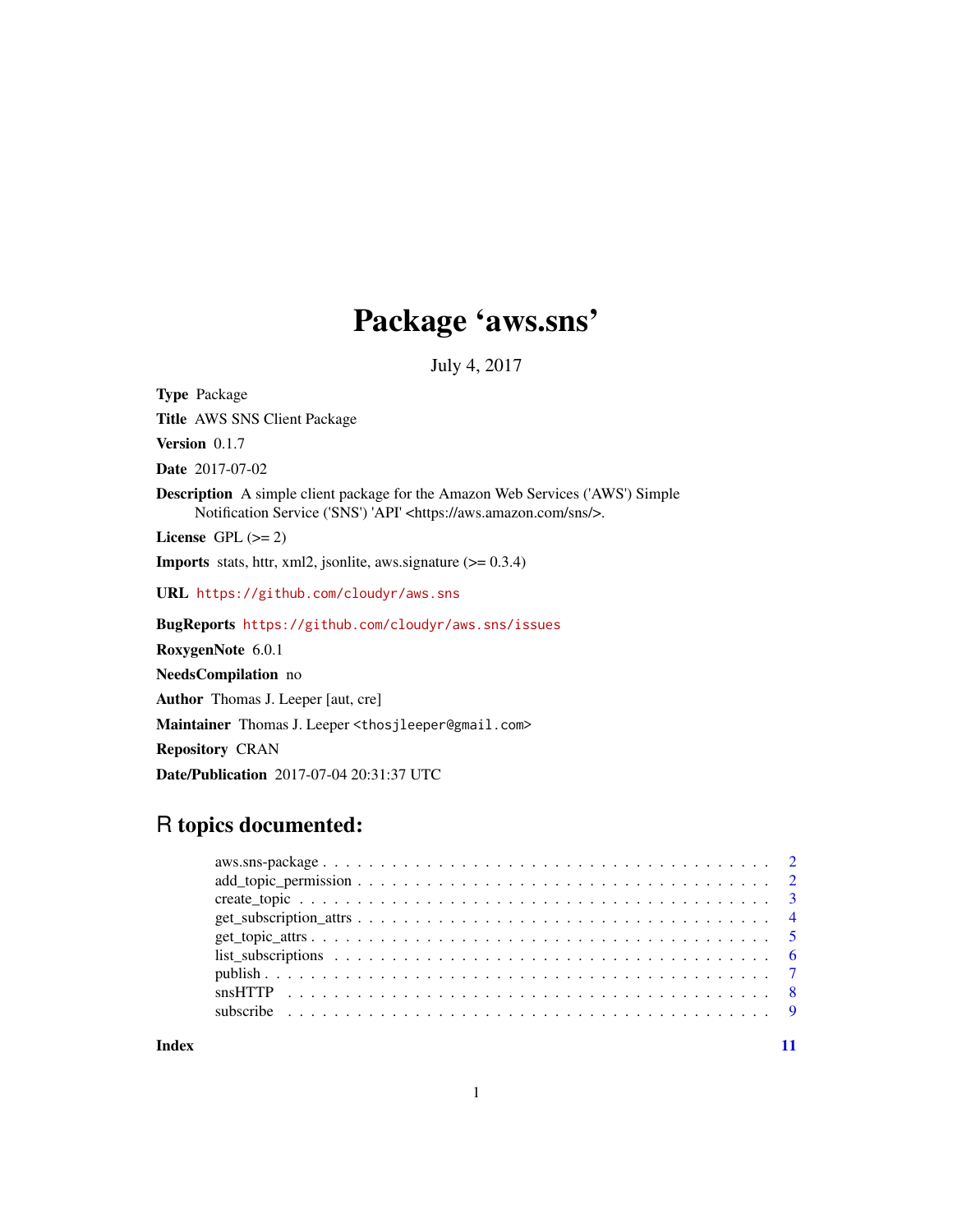<span id="page-1-0"></span>aws.sns-package *aws.sqs*

#### Description

AWS SNS Client Package

# Details

A simple client package for the Amazon Web Services (AWS) Simple Notification Service (SNS) REST API.

# Author(s)

Thomas J. Leeper <thosjleeper@gmail.com>

add\_topic\_permission *Add/remove access permissions*

# Description

Add/remove permissions to publish to topic

#### Usage

```
add_topic_permission(topic, label, permissions, ...)
```

```
remove_topic_permission(topic, label, ...)
```
#### Arguments

| topic       | A character string containing an SNS Topic Amazon Resource Name (ARN).                                                                                                                            |
|-------------|---------------------------------------------------------------------------------------------------------------------------------------------------------------------------------------------------|
| label       | A character string containing a label for the permission.                                                                                                                                         |
| permissions | A named list of character strings, where the names of the list are AWS Account<br>ID numbers and the list elements are SNS API endpoints (e.g. "Publish", "Sub-<br>scribe", "Unsubscribe", etc.). |
| $\ddots$ .  | Additional arguments passed to snsHTTP.                                                                                                                                                           |

# Details

Add or remove a permission, which grants another AWS account permission to use an SNS topic.

# Value

If successful, a logical TRUE. Otherwise, a data structure of class "aws\_error" containing any error message(s) from AWS and information about the request attempt.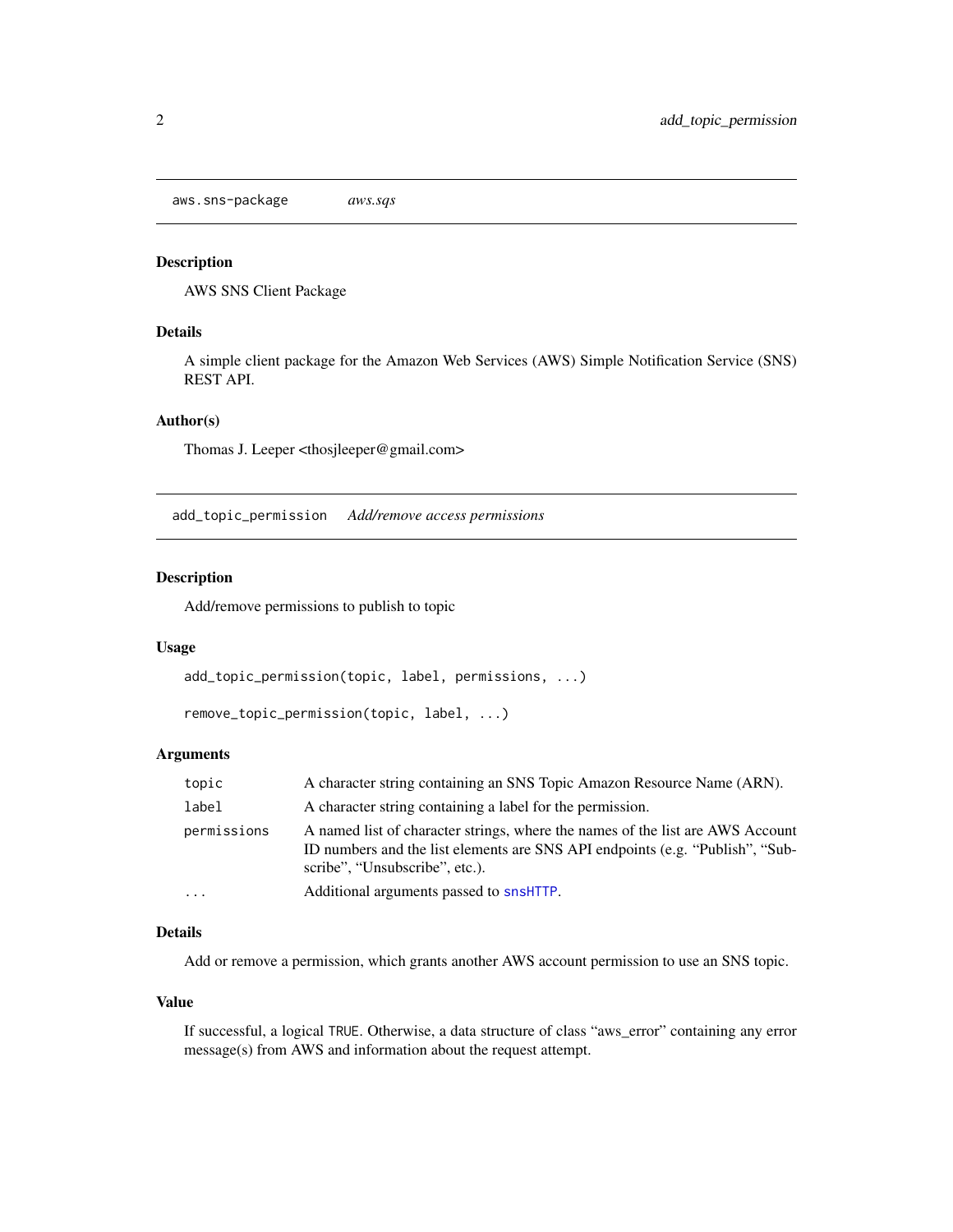# <span id="page-2-0"></span>create\_topic 3

#### Author(s)

Thomas J. Leeper

#### References

[AddPermission](http://docs.aws.amazon.com/sns/latest/api/API_AddPermission.html) [RemovePermission](http://docs.aws.amazon.com/sns/latest/api/API_RemovePermission.html)

create\_topic *Manage topics*

# Description

Create, delete, and list topics

#### Usage

```
create_topic(name, ...)
```
delete\_topic(topic, ...)

list\_topics(token, ...)

#### Arguments

| name  | A character string containing a (private) name for the topic.                                                                                             |
|-------|-----------------------------------------------------------------------------------------------------------------------------------------------------------|
| .     | Additional arguments passed to snsHTTP.                                                                                                                   |
| topic | A character string containing an SNS Topic Amazon Resource Name (ARN).                                                                                    |
| token | A paging paramter used to return additional pages of results. This will be avail-<br>able in the "NextToken" attribute of a previous call to list_topics. |

#### Details

create\_topic creates a new topic. The name is a private name for the topic. Use [set\\_topic\\_attrs](#page-4-1) to set a publicly visible name for the topic. delete\_topic deletes a named topic. list\_topics lists all currently available topics.

list\_topics lists topics. Up to 100 subscriptions are returned by each request. The token argument can be used to return additional results.

# Value

For create\_topic: If successful, a character string containing an SNS Topic ARN. Otherwise, a data structure of class "aws\_error" containing any error message(s) from AWS and information about the request attempt. For delete\_topic: If successful, a logical TRUE. Otherwise, a data structure of class "aws\_error" containing any error message(s) from AWS and information about the request attempt. For list\_topics: If successful, a data frame. Otherwise, a data structure of class "aws\_error" containing any error message(s) from AWS and information about the request attempt.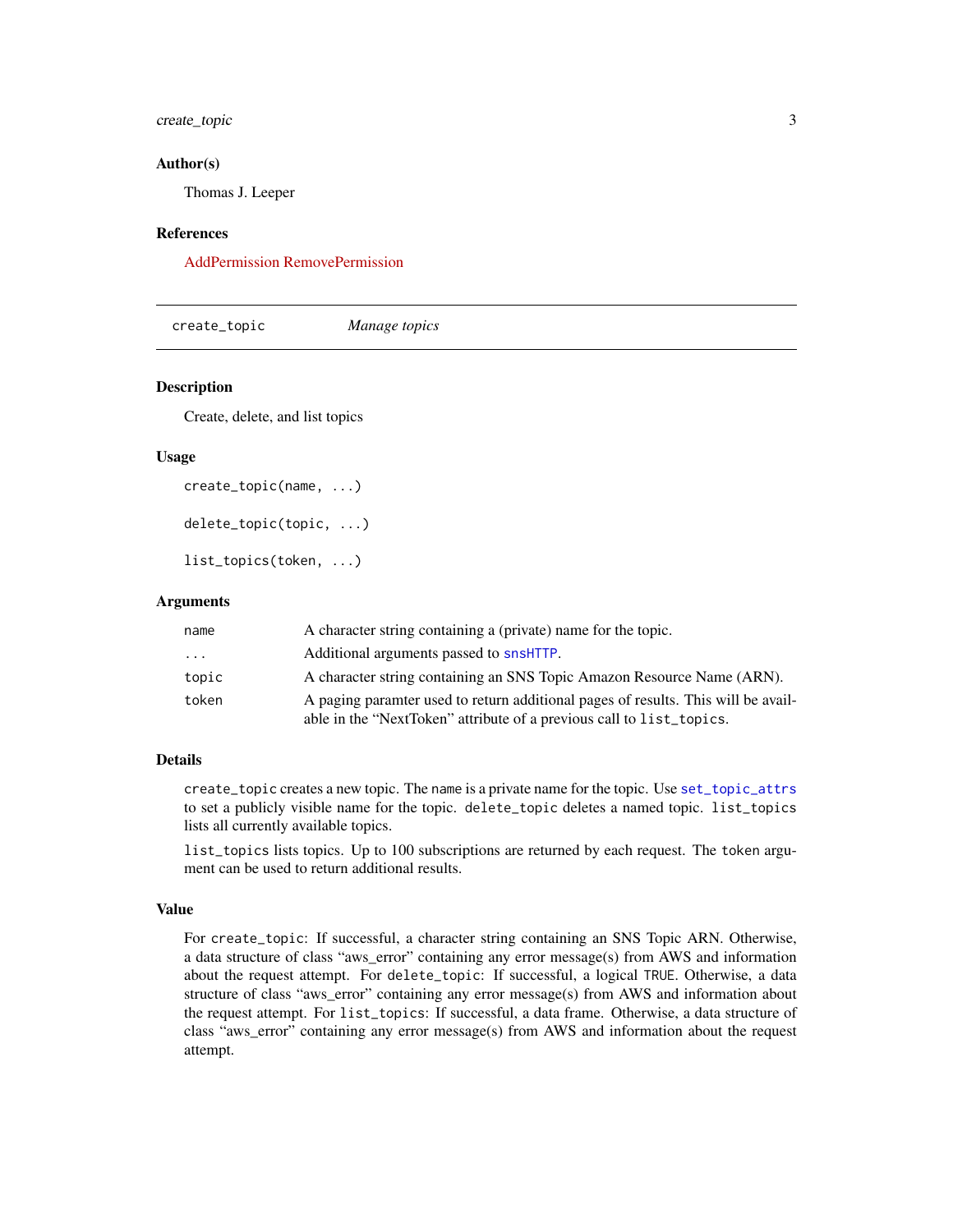# <span id="page-3-0"></span>Author(s)

Thomas J. Leeper

#### References

[CreateTopic](http://docs.aws.amazon.com/sns/latest/api/API_CreateTopic.html) [DeleteTopic](http://docs.aws.amazon.com/sns/latest/api/API_DeleteTopic.html) [ListTopics](http://docs.aws.amazon.com/sns/latest/api/API_ListTopics.html)

# See Also

link{delete\_topic}

# Examples

```
## Not run:
 top <- create_topic("new_topic")
 get_topic_attrs(top)
 list_topics()
 delete_topic(top)
```

```
## End(Not run)
```
get\_subscription\_attrs

*Get/set subscription attributes*

# Description

Get or set subscription attributes

# Usage

```
get_subscription_attrs(subscription, ...)
```

```
set_subscription_attrs(subscription, attribute, ...)
```
# Arguments

| subscription | A character string containing an SNS Subscription Amazon Resource Name<br>(ARN).                                                   |
|--------------|------------------------------------------------------------------------------------------------------------------------------------|
| .            | Additional arguments passed to snsHTTP.                                                                                            |
| attribute    | A named, single-element list containing a subscription attribute. Name must be<br>either "DeliveryPolicy" or "RawMessageDelivery". |

#### Details

get\_subscription\_attrs retrieves subscription attributes, while set\_subscription\_attrs can be used to set those attributes.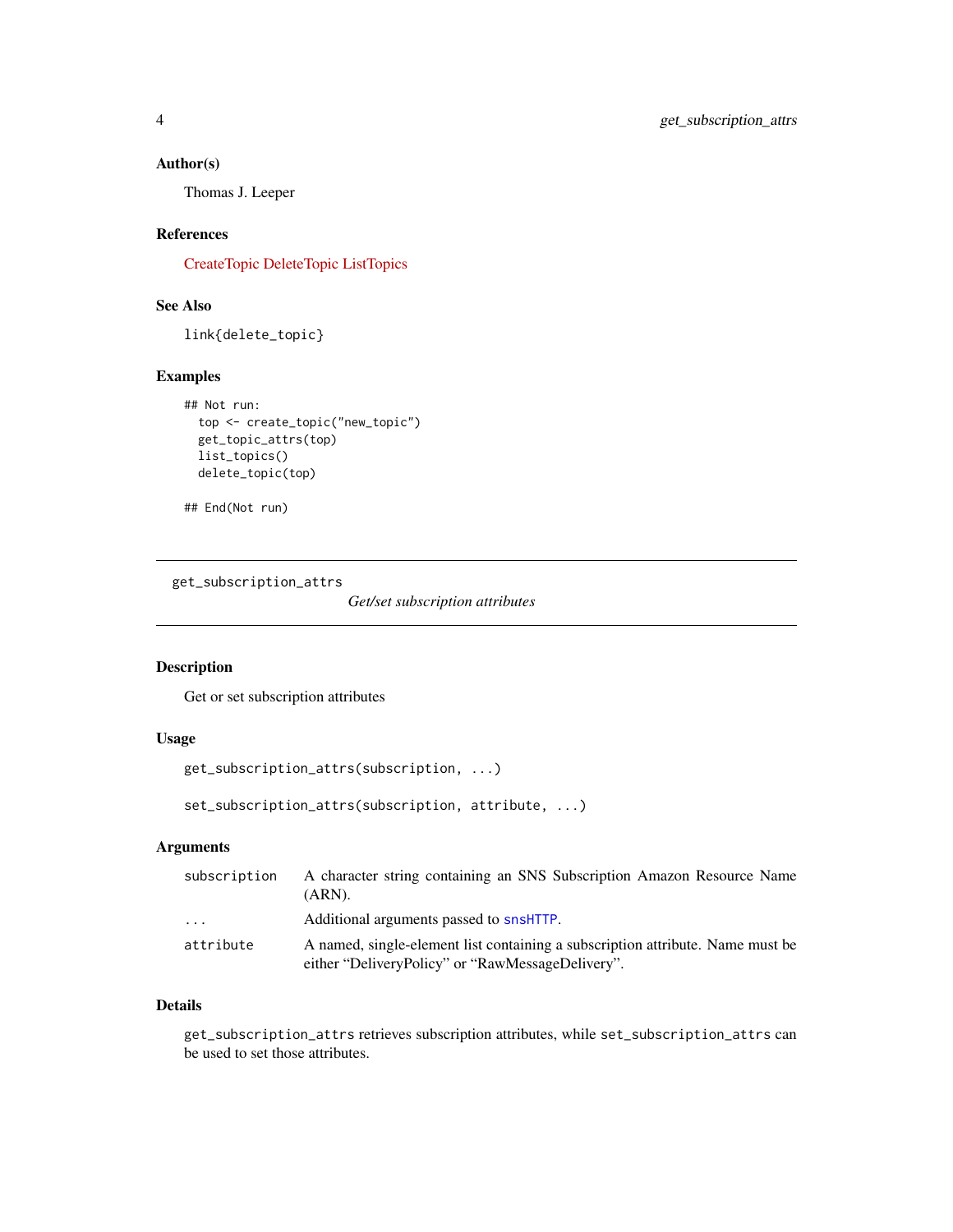# <span id="page-4-0"></span>get\_topic\_attrs 5

# Value

If successful, for get\_subscription\_attrs: a named list containing some details of the request, for set\_subscription\_attrs: a logical TRUE value. Otherwise, a data structure of class "aws\_error" containing any error message(s) from AWS and information about the request attempt.

#### Author(s)

Thomas J. Leeper

# References

[GetSubscriptionAttributes](http://docs.aws.amazon.com/sns/latest/api/API_GetSubscriptionAttributes.html) [SetSubscriptionAttributes](http://docs.aws.amazon.com/sns/latest/api/API_SetSubscriptionAttributes.html)

# See Also

link{subscribe} link{list\_subscriptions}

get\_topic\_attrs *Get/set topic attributes*

#### <span id="page-4-1"></span>Description

Get or set topic attributes

#### Usage

```
get_topic_attrs(topic, ...)
```

```
set_topic_attrs(topic, attribute, ...)
```
#### Arguments

| topic     | A character string containing an SNS Topic Amazon Resource Name (ARN).         |
|-----------|--------------------------------------------------------------------------------|
| .         | Additional arguments passed to snsHTTP.                                        |
| attribute | A named, single-element list containing a topic attribute. Name must be either |
|           | "Policy", "DeliveryPolicy", or "DisplayName".                                  |

#### Details

get\_topic\_attrs retrieves topic attributes, while set\_topic\_attrs can be used to set those attributes.

# Value

If successful, for get\_topic\_attrs: a named list containing some details of the request, for set\_topic\_attrs: a logical TRUE value. Otherwise, a data structure of class "aws\_error" containing any error message(s) from AWS and information about the request attempt.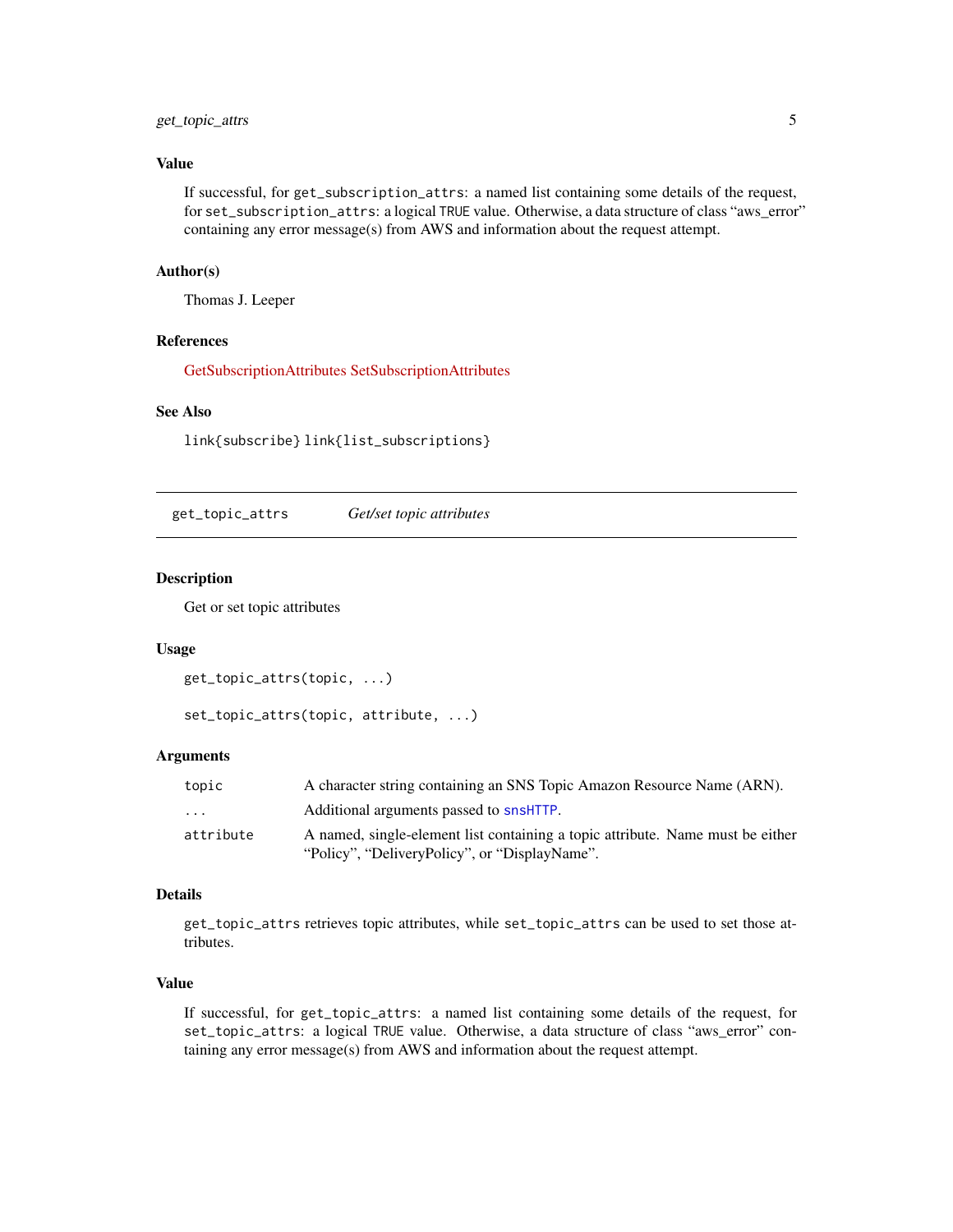#### <span id="page-5-0"></span>Author(s)

Thomas J. Leeper

#### References

[GetTopicAttributes](http://docs.aws.amazon.com/sns/latest/api/API_GetTopicAttributes.html) [SetTopicAttributes](http://docs.aws.amazon.com/sns/latest/api/API_SetTopicAttributes.html)

<span id="page-5-1"></span>list\_subscriptions *List subscriptions for a topic*

# Description

Lists subscriptions for a specified topic

# Usage

```
list_subscriptions(topic, token, ...)
```
# Arguments

| topic    | A character string containing an SNS Topic Amazon Resource Name (ARN).                                                                                           |
|----------|------------------------------------------------------------------------------------------------------------------------------------------------------------------|
| token    | A paging paramter used to return additional pages of results. This will be avail-<br>able in the "NextToken" attribute of a previous call to list_subscriptions. |
| $\cdots$ | Additional arguments passed to snsHTTP.                                                                                                                          |

# Details

Lists subscriptions for a specified topic. Up to 100 subscriptions are returned by each request. The token argument can be used to return additional results.

# Value

If successful, a dataframe containing details of . Otherwise, a data structure of class "aws\_error" containing any error message(s) from AWS and information about the request attempt.

#### Author(s)

Thomas J. Leeper

#### References

[ListSubscriptions](http://docs.aws.amazon.com/sns/latest/api/API_ListSubscriptions.html)

# See Also

link{subscribe} link{unsubscribe} link{get\_subscription\_attrs}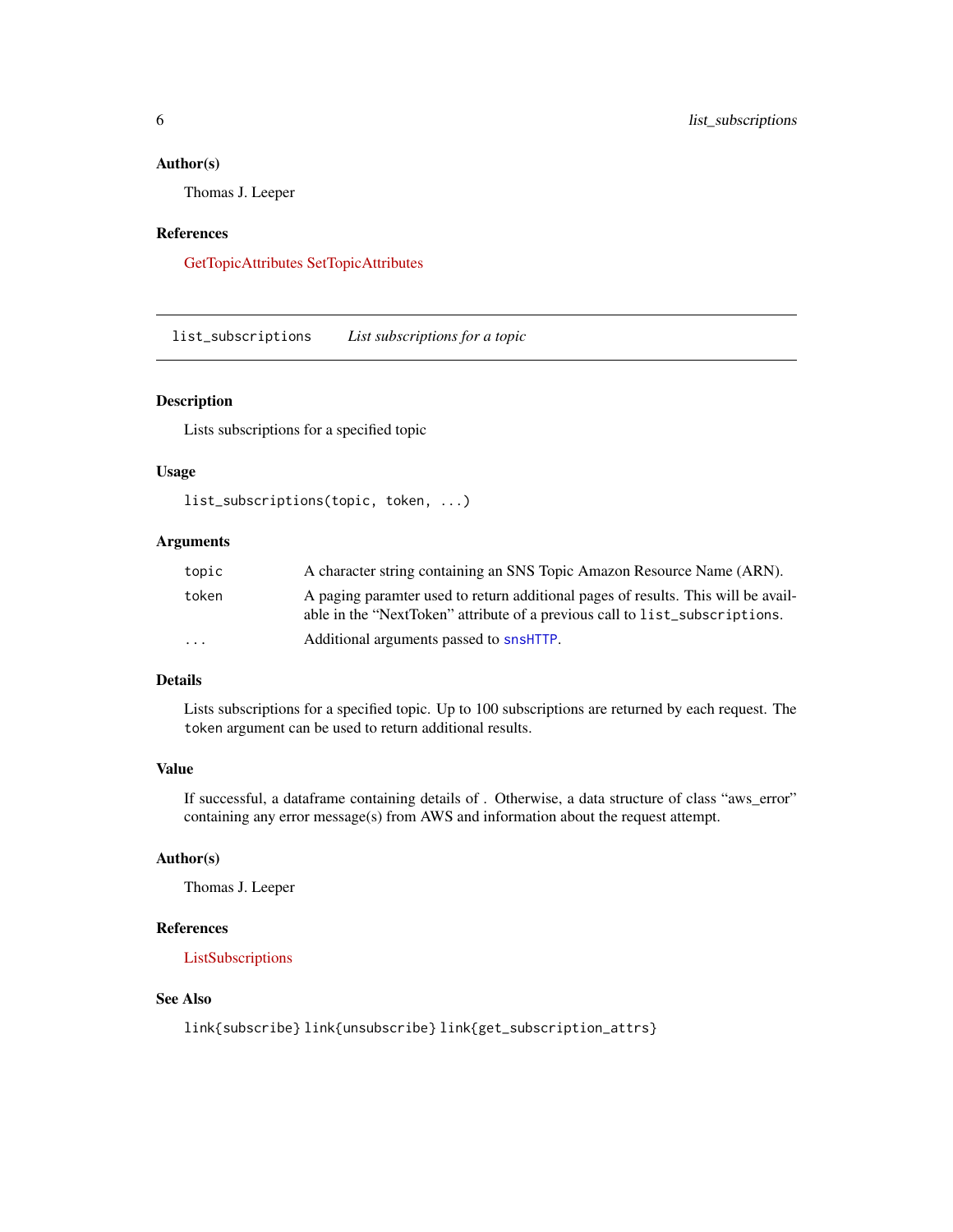<span id="page-6-0"></span>

#### Description

Publish a message to a specified topic or application endpoint.

# Usage

publish(topic, endpoint, message, subject, ...)

# Arguments

| topic    | Optionally, a character string containing an SNS Topic Amazon Resource Name<br>(ARN). Must specify topic or endpoint.                                                                                            |
|----------|------------------------------------------------------------------------------------------------------------------------------------------------------------------------------------------------------------------|
| endpoint | Optionally, a character string containing an SNS Application Endpoint ARN.<br>Must specify topic or endpoint.                                                                                                    |
| message  | Either a single character string containing a message to be sent to all endpoints,<br>or a named list of messages to be sent to specific endpoints (where the names of<br>each element correspond to endpoints). |
| subject  | Optionally, a character string containing a subject line (e.g., to be used for an<br>email endpoint).                                                                                                            |
| .        | Additional arguments passed to snsHTTP.                                                                                                                                                                          |

# Details

Publishes a message to a topic or an application endpoint. Messages can be the same for all endpoints or customized so that, for example, a short 140-character message is sent to SMS endpoints that are subscribed to a topic while longer messages are sent to email endpoints, etc. The allowed message types are: default, email, email-json, sqs, sms, http, https, and application.

# Value

If successful, a character string containing a message ID. Otherwise, a data structure of class "aws\_error" containing any error message(s) from AWS and information about the request attempt.

# Author(s)

Thomas J. Leeper

#### References

[Publish](http://docs.aws.amazon.com/sns/latest/api/API_Publish.html)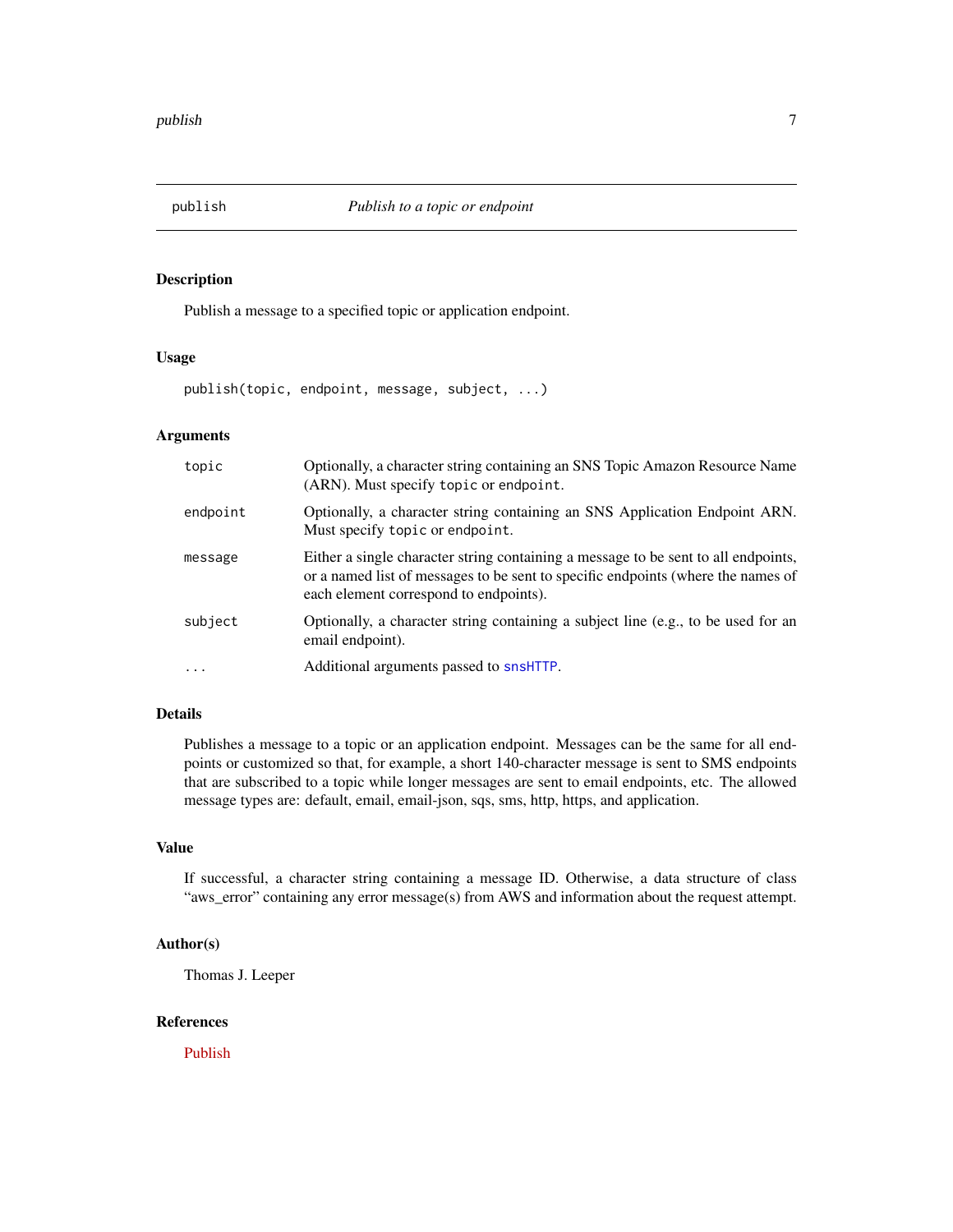# <span id="page-7-0"></span>Examples

```
## Not run:
 top <- create_topic("new_topic")
 # simple notifications
 publish(top, message = "This is a notification message", subject = "Notification!")
 # endpoint-specific notification
 publish(top, message = list(sms = "This is an sms message",
                             email = "This is an email"),
         subject = "Notification!")
 delete_topic(top)
## End(Not run)
```
<span id="page-7-1"></span>snsHTTP *Execute SNS API Request*

#### Description

This is the workhorse function to execute calls to the SNS API.

#### Usage

```
snsHTTP(query, region = Sys.getenv("AWS_DEFAULT_REGION", "us-east-1"),
 key = NULL, secret = NULL, session\_token = NULL, ...)
```
# Arguments

| query         | An optional named list containing query string parameters and their character<br>values.             |
|---------------|------------------------------------------------------------------------------------------------------|
| region        | A character string containing an AWS region. If missing, the default "us-east-1"<br>is used.         |
| key           | A character string containing an AWS Access Key ID. See locate_credentials.                          |
| secret        | A character string containing an AWS Secret Access Key. See locate_credentials.                      |
| session_token | Optionally, a character string containing an AWS temporary Session Token. See<br>locate_credentials. |
| $\ddots$      | Additional arguments passed to GET.                                                                  |

# Details

This function constructs and signs an SNS API request and returns the results thereof, or relevant debugging information in the case of error.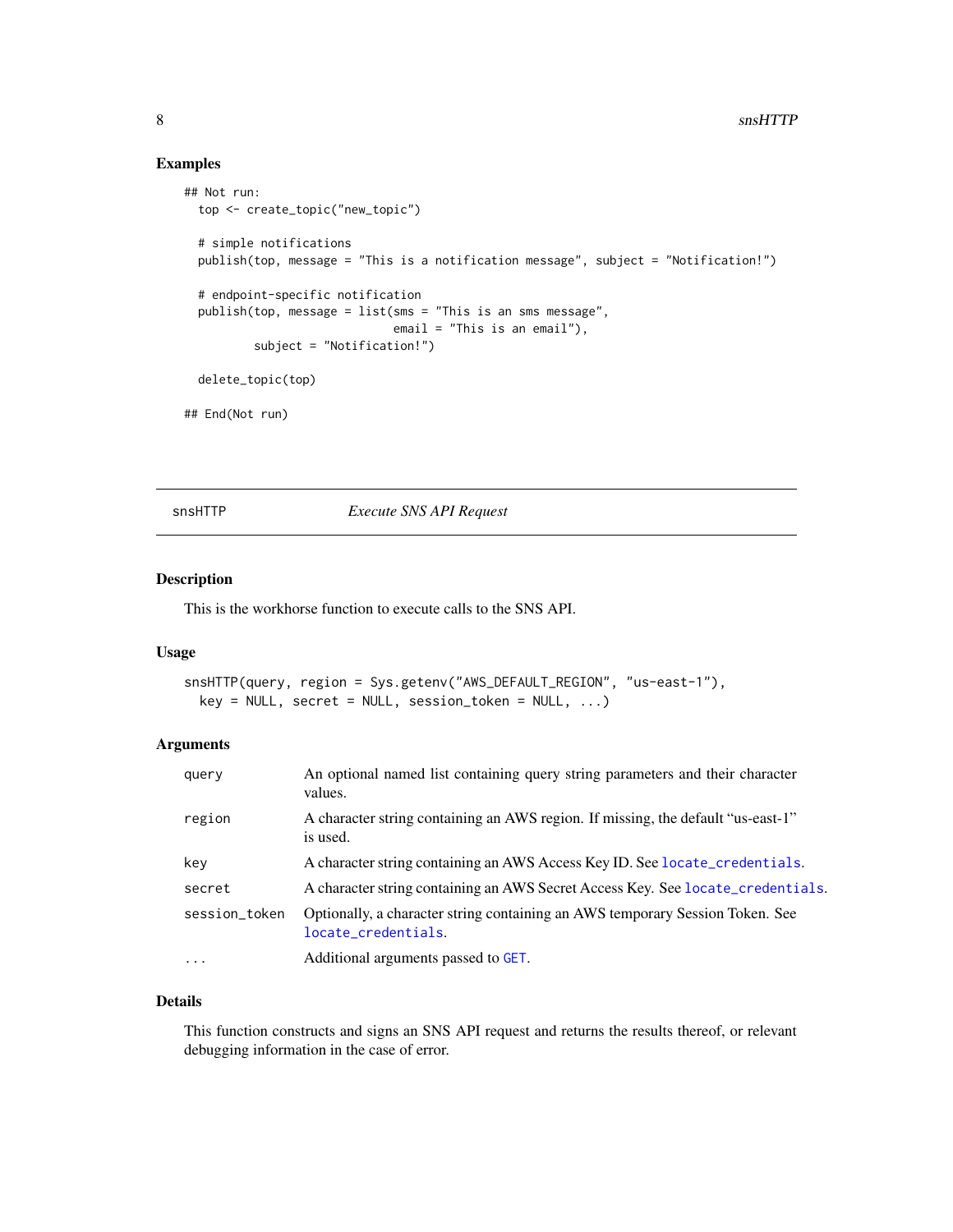#### <span id="page-8-0"></span>subscribe 9

# Value

If successful, a named list. Otherwise, a data structure of class "aws-error" containing any error message(s) from AWS and information about the request attempt.

#### Author(s)

Thomas J. Leeper

subscribe *Subscribe/Unsubscribe to a topic*

# <span id="page-8-1"></span>Description

Subscribes an endpoint to the specified SNS topic.

### Usage

```
subscribe(topic, endpoint, protocol, ...)
```
unsubscribe(subscription, ...)

## Arguments

| topic        | A character string containing an SNS Topic Amazon Resource Name (ARN).                                 |
|--------------|--------------------------------------------------------------------------------------------------------|
| endpoint     | A character string containing the endpoint to be subscribed (e.g., an email ad-<br>dress).             |
| protocol     | The allowed protocol types are: default, email, email-json, sqs, sms, http, https,<br>and application. |
| $\cdots$     | Additional arguments passed to snsHTTP.                                                                |
| subscription | A character string containing an SNS Subscription Amazon Resource Name<br>(ARN).                       |

# Details

subscribe initiates a subscription of an endpoint to an SNS topic. For example, this is used to add an email address endpoint to a topic. Subscriptions need to be confirmed by the endpoint. For example, an SMS endpoint will require an SMS response to an subscription invitation message. Subscriptions can be removed using [unsubscribe](#page-8-1) (or whatever method is described in the invitation message); thus subscriptions can be handled by both users and administrator (you).

unsubscribe unsubscribes an endpoint from an SNS topic.

#### Value

If successful, a character string containing a subscription ARN. Otherwise, a data structure of class "aws\_error" containing any error message(s) from AWS and information about the request attempt.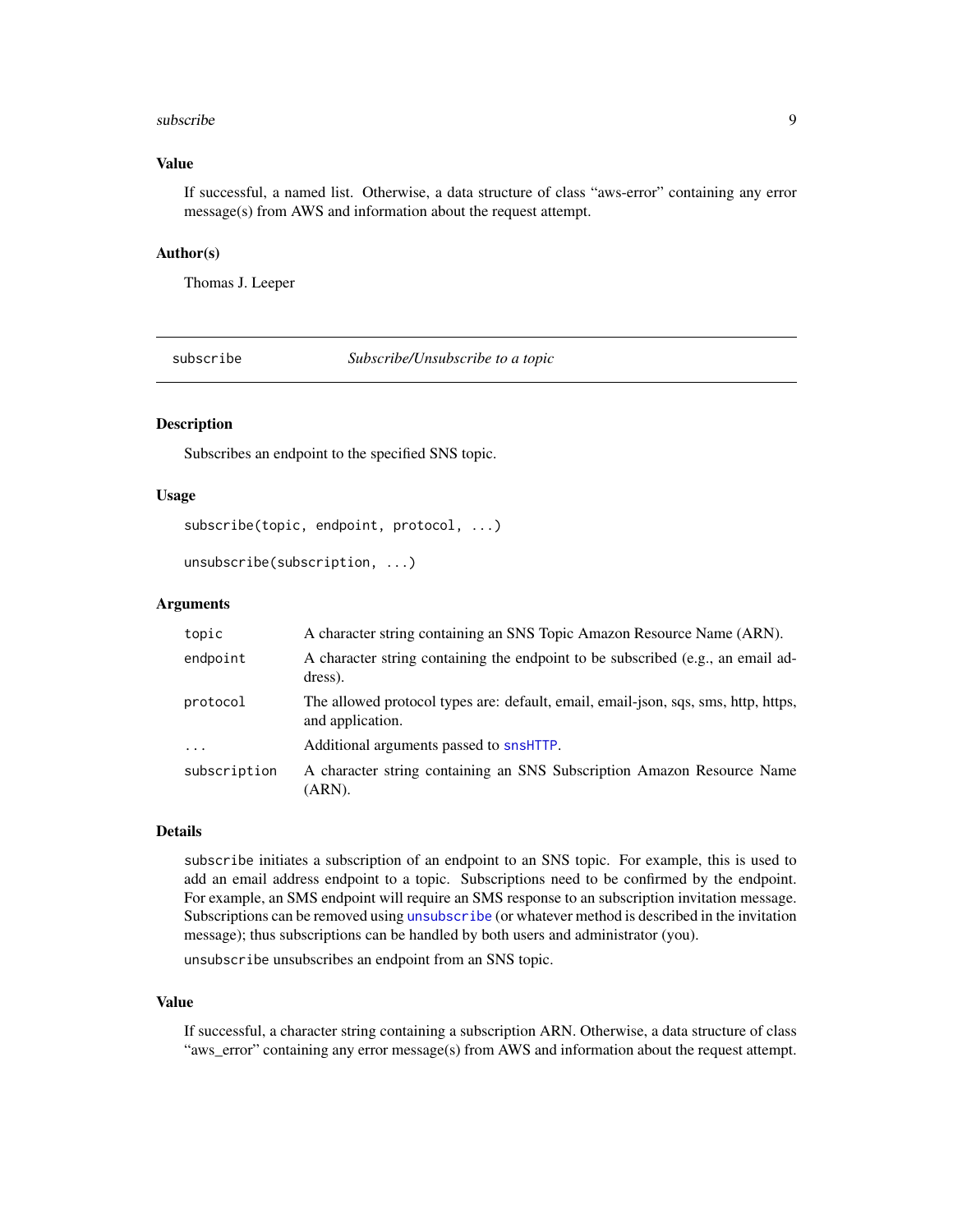# <span id="page-9-0"></span>Author(s)

Thomas J. Leeper

# References

[Subscribe](http://docs.aws.amazon.com/sns/latest/api/API_Subscribe.html) [Unsubscribe](http://docs.aws.amazon.com/sns/latest/api/API_Unsubscribe.html)

# See Also

[list\\_subscriptions](#page-5-1)

# Examples

```
## Not run:
  top <- create_topic("new_topic")
  # email subscription
  subscribe(top, "example@example.com", protocol = "email")
  # sms subscription
  subscribe(top, "555-123-4567", protocol = "sms")
  delete_topic(top)
```
## End(Not run)